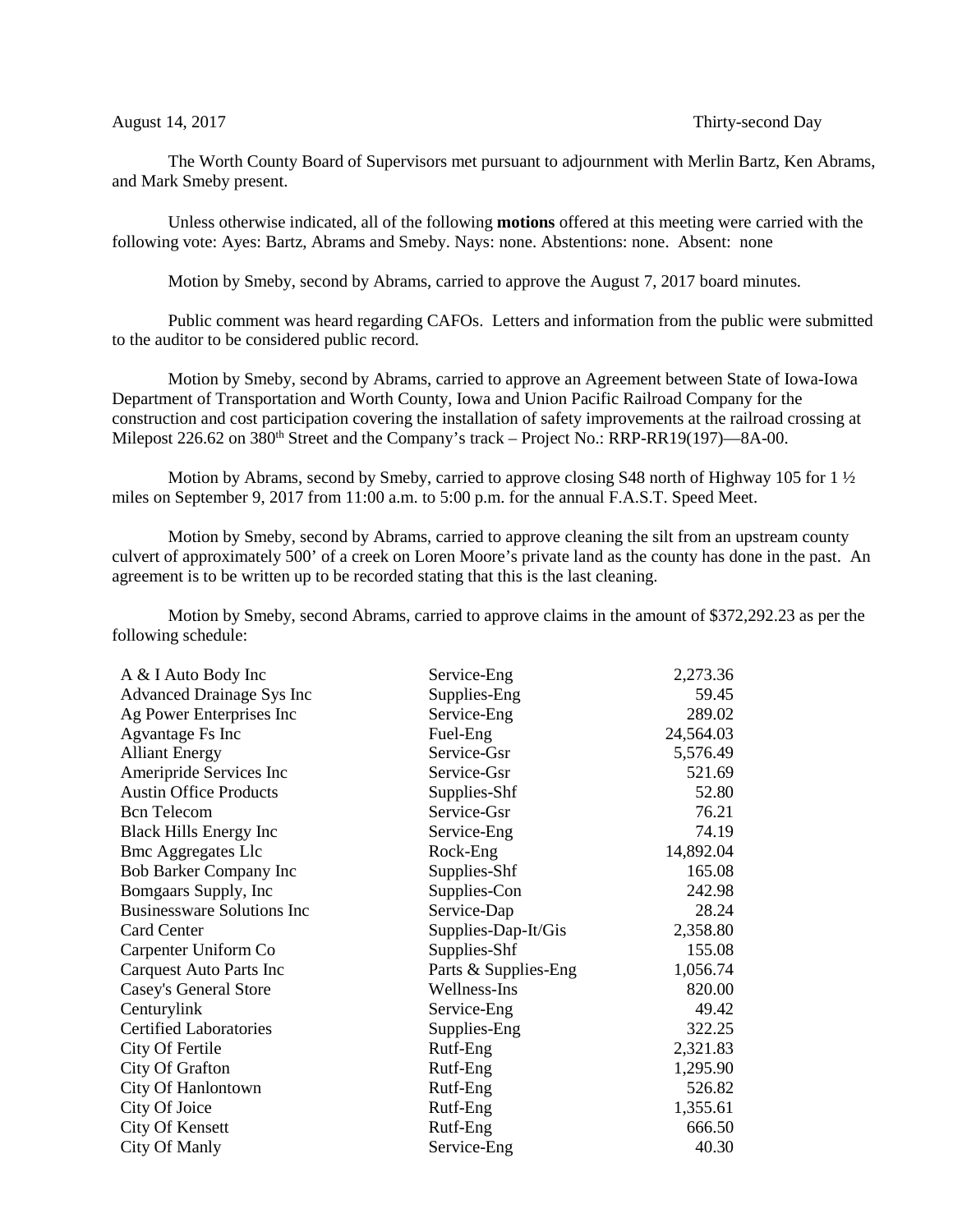| City Of Northwood                     | Service-Gsr        | 422.30    |
|---------------------------------------|--------------------|-----------|
| <b>Culligan Of Mason City</b>         | Service-Shf        | 218.50    |
| <b>Cummins Central Power Llc</b>      | Service-Wwt        | 1,678.51  |
| Dana Young                            | Service-Mex        | 50.00     |
| Dataspec Inc                          | Service-Vaf        | 399.00    |
| Dave Syverson Inc                     | Parts-Eng          | 932.04    |
| Diamond Jo Casino Event Center        | Service-Shf        | 1,000.05  |
| Diamond Mowers Inc                    | Parts-Eng          | 2,001.01  |
| Dick's Place Body & Tow               | Service-Shf        | 350.00    |
| Edie Prazak                           | Mileage-Phd        | 125.00    |
| <b>Electronic Engineering</b>         | Service-Shf        | 2,659.65  |
| Falkstone Llc                         | Rock-Eng           | 4,690.26  |
| <b>Fallgatter's Market</b>            | Supplies-Shf       | 964.54    |
| Farm & Home Publishers, Ltd           | Supplies-Gsr       | 1,430.00  |
| <b>Fastenal Company</b>               | Supplies-Eng       | 1,566.00  |
| <b>Five Star Cooperative</b>          | Supplies-Eng       | 341.08    |
| <b>Grafton Welding</b>                | Service-Con        | 375.00    |
| Greve Law Office                      | Rent & Payroll-Aty | 5,573.00  |
| Hawkeye Community College             | Supplies-Shf       | 1,000.00  |
| <b>Heartland Power Coop</b>           | Service-Wwt        | 2,758.93  |
| <b>Hotsy Equipment</b>                | Supplies-Shf       | 69.50     |
| Hovey's Lawn & Garden                 | Service-Con        | 680.00    |
| Huber Supply Co Inc                   | Service-Eng        | 152.50    |
| Ia Dept Of Agriculture                | Fees-Levy          | 715.12    |
| Ia Dept Of Natural Resources          | Fees-Wwt           | 340.00    |
| Ia Division Of Labor Service          | Service-Gsr        | 120.00    |
| Ia Law Enforcement Academy            | Edu-Shf            | 645.00    |
| Ia Prison Industries                  | Supplies-Eng       | 10,442.76 |
| <b>Iaccb Conference</b>               | Edu-Con            | 1,460.00  |
| Imwca                                 | Fy18 Wk Comp Ins   | 5,074.00  |
| <b>Interstate Batteries</b>           | Supplies-Eng       | 8.95      |
| Intoximeters, Inc.                    | Supplies-Shf       | 115.00    |
| Ip Pathways                           | Service-Dap        | 19,293.82 |
| J & J Machining Welding & Fabricating | Supplies-Eng       | 198.37    |
| Joel Rohne                            | Mileage-It/Gis     | 272.00    |
| <b>Johnson Sanitary Products</b>      | Supplies-Gsr       | 547.60    |
| <b>Johnson Vinyl Graphics</b>         | Supplise-Shf       | 28.00     |
| Kam Line Highway Markings Llc         | Service-Eng        | 52,260.00 |
| Keltek Inc                            | Service-Dap        | 4,250.00  |
| Kibble Equipment Llc                  | Parts-Eng          | 37.90     |
| <b>Knudtson Automotive Service</b>    | Service-Shf        | 638.93    |
| Larsen Plumbing & Heating Inc         | Service-Gsr        | 494.62    |
| Lawn's Plus                           | Service-Wwt        | 965.00    |
| <b>Lawson Products Inc</b>            | Supplies-Eng       | 418.84    |
| Lexisnexis                            | Service-Aty        | 152.00    |
| <b>Manly Junction Signal</b>          | Service-Sup        | 392.40    |
| Marco Technologies Llc                | Service-Asr        | 336.38    |
| Mark Smeby                            | Mileage-Sup        | 41.50     |
| Mark's Tractor Inc                    | Equip-Con          | 1,358.67  |
| Martin Marietta Materials Inc         | Rock-Eng           | 2,413.37  |
| Mc Clure Engineering Co               | Project-Wat        | 515.00    |
| Mediacom                              | Service-Dap        | 199.95    |
| Merlin Bartz                          | Mileage-Sup        | 629.19    |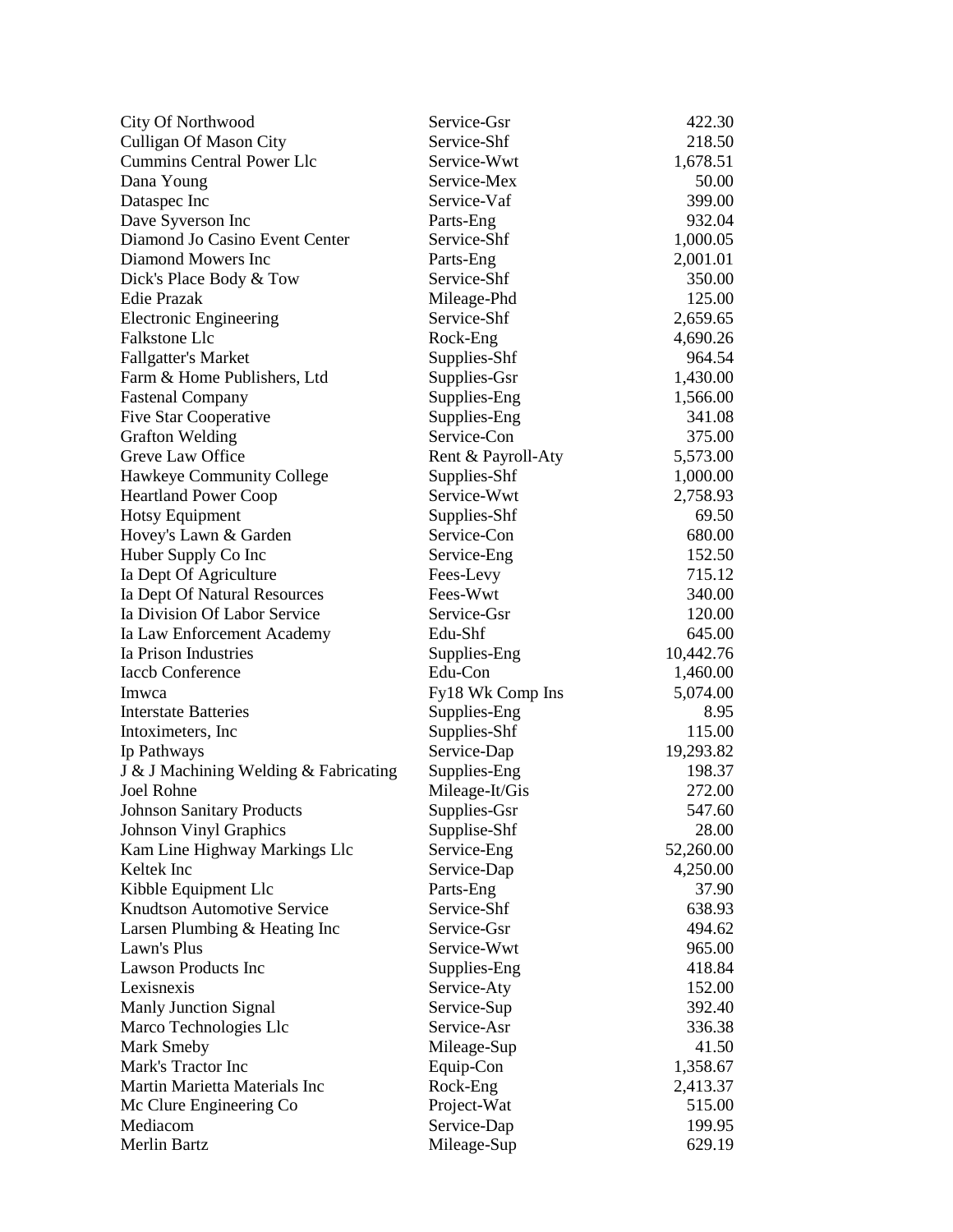| Midwest Pipe Supply Inc            | Supplies-Eng       | 675.00     |
|------------------------------------|--------------------|------------|
| <b>Mittelstadt Funeral Home</b>    | Service-Soc        | 2,000.00   |
| Niacog                             | Service-Tra        | 2,018.25   |
| Northern Ia Constr Products        | Supplies-Eng       | 6,132.00   |
| Northwood Anchor Inc               | Service-Sup        | 1,056.84   |
| Northwood Dental Associates        | Service-Shf        | 209.00     |
| Northwood Sanitation Llc           | Service-Gsr        | 181.50     |
| Northwood True Value               | Supplies-Ema       | 72.48      |
| Nuss Truck & Equipment Inc         | Parts-Eng          | 2,772.00   |
| <b>Olson Trading Post Inc</b>      | Supplies-Eng       | 239.72     |
| Overhead Door Co Of Mason City     | Service-Eng        | 223.60     |
| Paetec                             | Service-Eng        | 14.38      |
| Pathology Assoc Of Mason City      | Service-Mex        | 250.00     |
| <b>Peterson Contractors Inc</b>    | Project-Eng        | 109,225.42 |
| <b>Pinnacle Quality Insight</b>    | Service-Phd        | 150.00     |
| Plunkett's Pest Control Inc        | Service-Con        | 85.00      |
| Printing Services Inc              | Supplies-Eng       | 123.80     |
| Pritchard Auto Co                  | Vehicle-Shf        | 27,932.28  |
| <b>Ram Systems</b>                 | Service-Phd        | 695.00     |
| Ray O'herron Co, Inc               | Supplies-Ema       | 38.00      |
| Reinhart Food Service Llc          | Supplies-Shf       | 408.64     |
| <b>Rick Christeson</b>             | Reimb-Eng          | 150.00     |
| <b>Russell Meyer</b>               | Reimb Supplies-Eng | 72.93      |
| <b>Shell Rock Cemetery Assn</b>    | Fy18 Appro-Vaf     | 264.00     |
| Shellie Johanns                    | Mileage-Aud        | 68.00      |
| Shred Right                        | Service-Phd        | 83.20      |
| State Hygienic Laboratory          | Service-San        | 210.00     |
| <b>Thomas Reid</b>                 | Supplies-Vaf       | 19.62      |
| <b>Treat America Food Services</b> | Edu-Shf            | 67.65      |
| <b>Troy Lowe</b>                   | Supplies-Rec       | 30.00      |
| <b>U S Postal Service</b>          | Postage-Shf        | 262.00     |
| <b>Ulland Brothers Inc</b>         | Project-Eng        | 3,502.72   |
| Uni Roadside Program               | Edu-Eng            | 95.00      |
| Ver Helst Snyder Drug              | Supplies-Eng       | 15.95      |
| <b>Verizon Wireless</b>            | Service-Shf        | 1,760.57   |
| Viafield                           | Supplies-Con       | 2,160.45   |
| Viking Welding                     | Service-Shf        | 85.00      |
| Visa                               | Edu & Supplies-Phd | 234.78     |
| <b>Waste Management</b>            | Service-Sdp        | 2,643.54   |
| Whks & Co                          | Service-Eng        | 4,695.84   |
| Winnebago Coop Telephone Assn      | Service-Gsr        | 2,427.63   |
| Worth County Engineer              | Fuel-Shf           | 5,214.00   |
| <b>Xerox Corporation</b>           | Service-Dap        | 68.71      |
| Ziegler Inc                        | Parts-Eng          | 71.66      |
|                                    | <b>Grand Total</b> | 372,292.23 |

Motion by Abrams, second Smeby, carried to approve drainage claims in the amount of \$5,715.25 as per the following schedule:

| <b>Abrams Drainage Service</b> | DD $23/Lat C$ | Tile Repair     | \$4,220.25 |
|--------------------------------|---------------|-----------------|------------|
| Bolton & Menk. Inc.            | DD 18         | Annex & Reclass | \$910.00   |
| Bolton & Menk. Inc.            | DD 23 Main    | Annex & Reclass | \$585.00   |